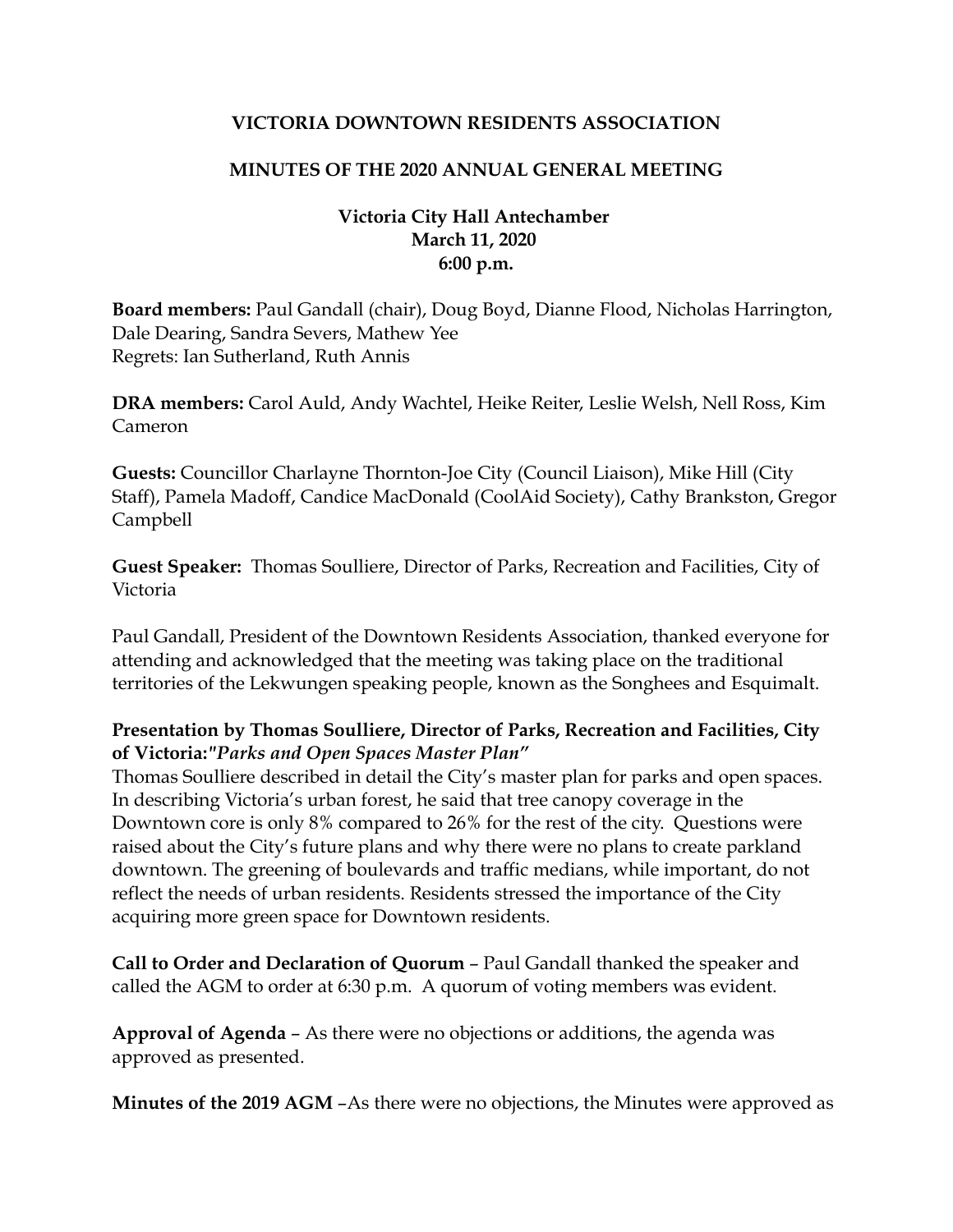circulated.

**Report from the Chair** – Paul Gandall gave a brief overview of the DRA's work in 2019. He highlighted the multi-faceted work of the committees in supporting the broad range of interests and issues of concern to the Association. He invited those present to support that work, contributing their ideas and labour by joining the work of the DRA.

**Report from the Treasurer** - Doug Boyd presented the Treasurer's Report of the 2019 Financial Statements and proposed budget for 2020.

**Motion: To approve the Treasurer's Report and proposed budget for 2020. Moved:** Doug Boyd **Seconded:** Paul Gandall CARRIED

**Committee Reports:** These were all posted on the DRA website for review by the membership prior to the Meeting. The Committee chairs were introduced and questions of the committee chairs were invited from the floor.

**Highlights:** Members of the DRA affirmed especially the work of the Land Use Committee and the Communications Committee for keeping residents informed about the changing nature of development in the downtown core.

A question was raised about the Victoria Esquimalt Harbour Society and whether the DRA had involvement in issues related to the Inner Harbour.

**Action: Paul Gandall will make contact to gain further information.**

With no further comments or questions received, the Committee Reports were approved as presented.

# **Nominations of Board members:**

**Motion: That Paul Gandall be returned to the Board for a further term Moved:** Leslie Welsh **Seconded:** Dianne Flood **CARRIED Motion: That Mathew Yee be returned to the Board for a further term Moved:** Paul Gandall **Seconded:** Dianne Flood **CARRIED**

Because there were no further nominations from the floor for positions on the Board and because the complement of Board members has not exceeded the maximum mandated by the bylaws, a further nomination was made.

**Motion: That Ian Sutherland be returned to the Board for a further term Moved:** Paul Gandall **Seconded:** Mathew Yee **CARRIED**

From last year's minutes:

Wendy Bowkett moved that Mathew Yee be elected to serve a three year term, expiring in 2022, on the Board of Directors of the Victoria Downtown Residents' Association. Ian Sutherland seconded. As there was much support and no objections, the election of Mathew Yee to the Board of Directors was approved.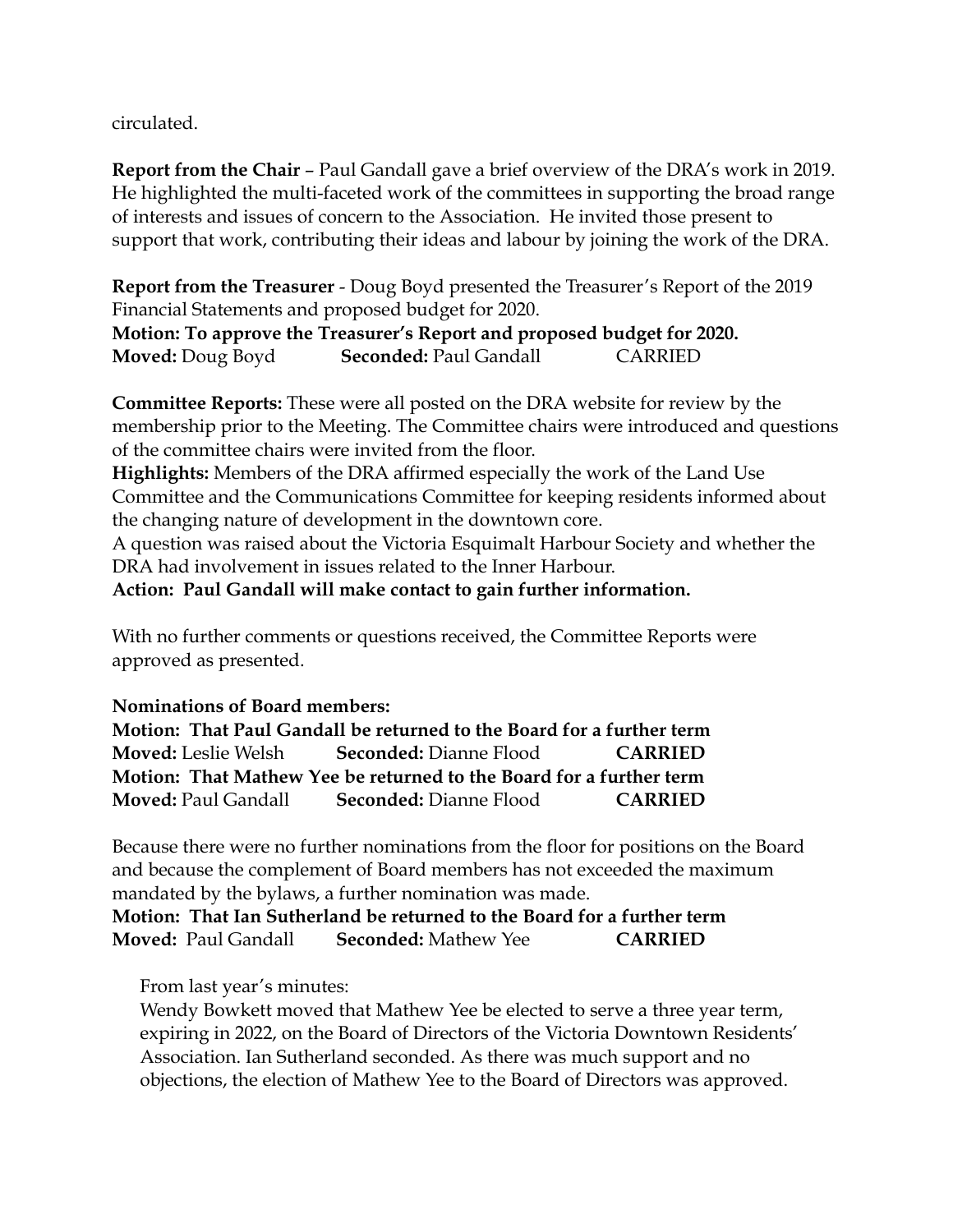# **Amendment to the Association Bylaws (attached to the minutes)**

The motion to amend the bylaws was agreed to by the members of the DRA. **Moved:** Paul Gandall **Seconded:** Doug Boyd **CARRIED**

# **Other business and questions from the Floor**: None

**Adjournment:** The meeting was adjourned at 7:15 p.m.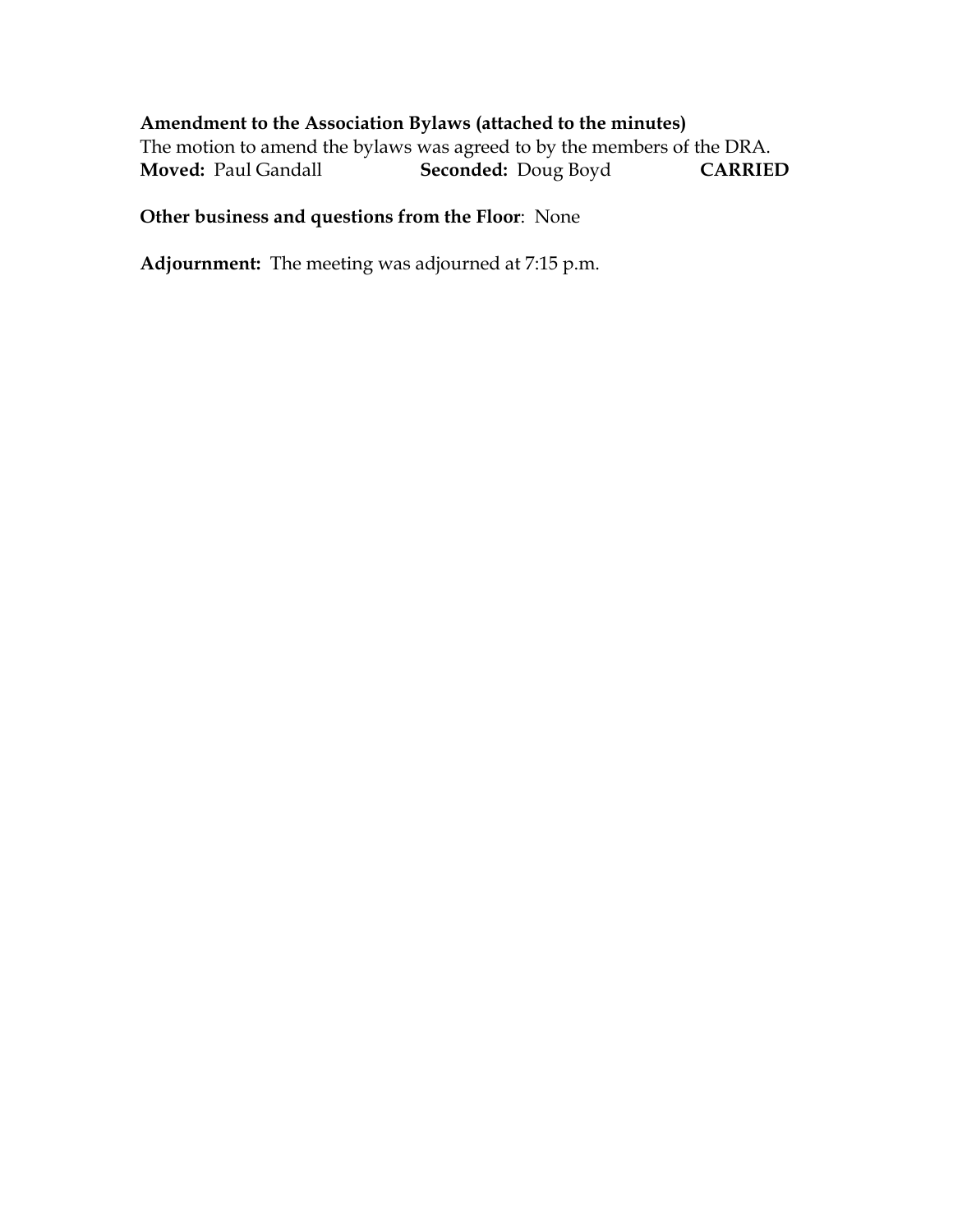### *Victoria Downtown Residents' Association* (the "Association")

### **NOTICE OF SPECIAL RESOLUTION**

#### **To:** The Members of the Victoria Downtown Residents' Association

TAKE NOTICE that a special resolution will be proposed as part of the general meeting of the members of the Association held on Wednesday, the 11<sup>th</sup> day of March, 2020, at 6:00 at The Antechamber, City Hall, 1 Centennial Square, Victoria, BC V8W.

The text of the **SPECIAL RESOLUTION** is as follows:

1) That Section 5.6 "Directors' Terms" of the Bylaws of the Victoria Downtown Residents' Association be amended to read as follows: 

#### **Directors Terms**

**5.6** Members of the Board elected at the AGM shall be elected for a three  $(3)$  year term. Board Members may serve a maximum of two  $(2)$ three-year terms, at which point they shall resign. Retiring Board Members are eligible for re-election to the Board for another three (3) year term, if there continue to be vacancies after all nominations from the Voting Members have been considered.

2) Further, that the amended Constitution and Bylaws of the Association be registered in accordance with the *Societies Act*, SBC 2015, c. 18.

The effect of this change is to remove a limit on the number of terms that a Director may serve in a specific Officer position.

The text of the Constitution and Bylaws of the Association" is available on the Association website at:

https://victoriadra.ca/wp-content/uploads/2018/05/2018-DRA-Constitution-Bylaws\_FINAL.pdf

Date of Notice:February 21, 2020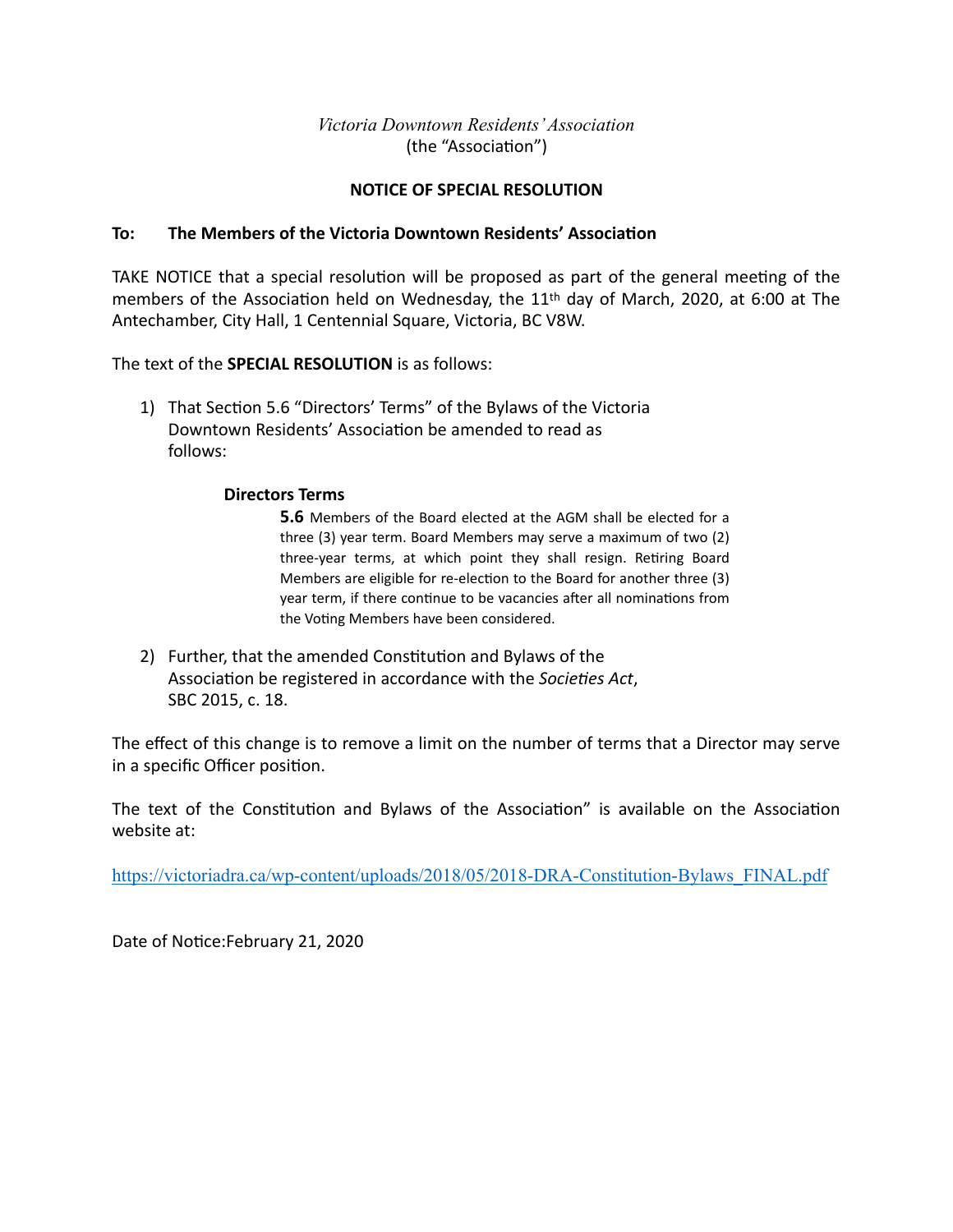### **Victoria Downtown Residents' Association Treasurer's Report January 1 to December 31, 2019**

### **Prepared and Presented by Doug Boyd, Treasurer**

### **Presented at AGM on 11 March 2020**

In accordance with the Victoria Downtown Residents' Association (DRA) Constitution, the following Report, Financial Statement and Budget have been prepared for the Annual General Meeting for the review of the Membership. The details are attached following the report.

This is the 15th reporting year for the DRA since the Society became a financial entity on 1<sup>st</sup> Nov 2004. Our fiscal year end is 31<sup>st</sup> December.

Total revenues in 2019 were \$7289, compared to the budget amount of \$8340. A significant contributor to the difference was reduced payments from the City for CALUC meetings. This difference has no net impact on our financials since these funds are reimbursed to the CALUC committee chair for meeting expenses.

Our base funding from the City was \$4129, based on a per-capita amount, using 2016 Census data. Revenues from Committee activities and events of \$1663 were from the Truth and Reconciliation film event and December social event. These were more than offset by expenses for these events, including the donation to the Victoria High School indigenous program. Revenues were supplemented by the insurance reimbursement, membership fees and bank interest. Revenue from membership fees increased from \$265 in 2018 to \$385 in 2019.

In 2016, the DRA received a Strategic Plan Grant of \$3750 for the purpose of holding public forums with a focus on Truth and Reconciliation. We held a very successful Truth and Reconciliation film event in November 2019 at the Vic Theatre. Expenses for this event were \$2323. Revenues were \$1363 in ticket sales and donations. A donation of \$1250 was made to Victoria High School for their indigenous program. The balance remaining in the Strategic Plan Grant account is \$1427, as of December 31.

In 2019, total expenses of \$6895 were substantially less than the budget amount of \$13,400. The major reason for this was that we did not have any expenditures for the Kiosk Project, that we had received a Neighbourhood Grant of \$5000 for in 2018. We also did not have any other major community events, other than participation in the Car Free Day event on Douglas Street in June.

Other than Committee activities and events, our second largest expense category is General & Administration expenses of \$1481, which includes AGM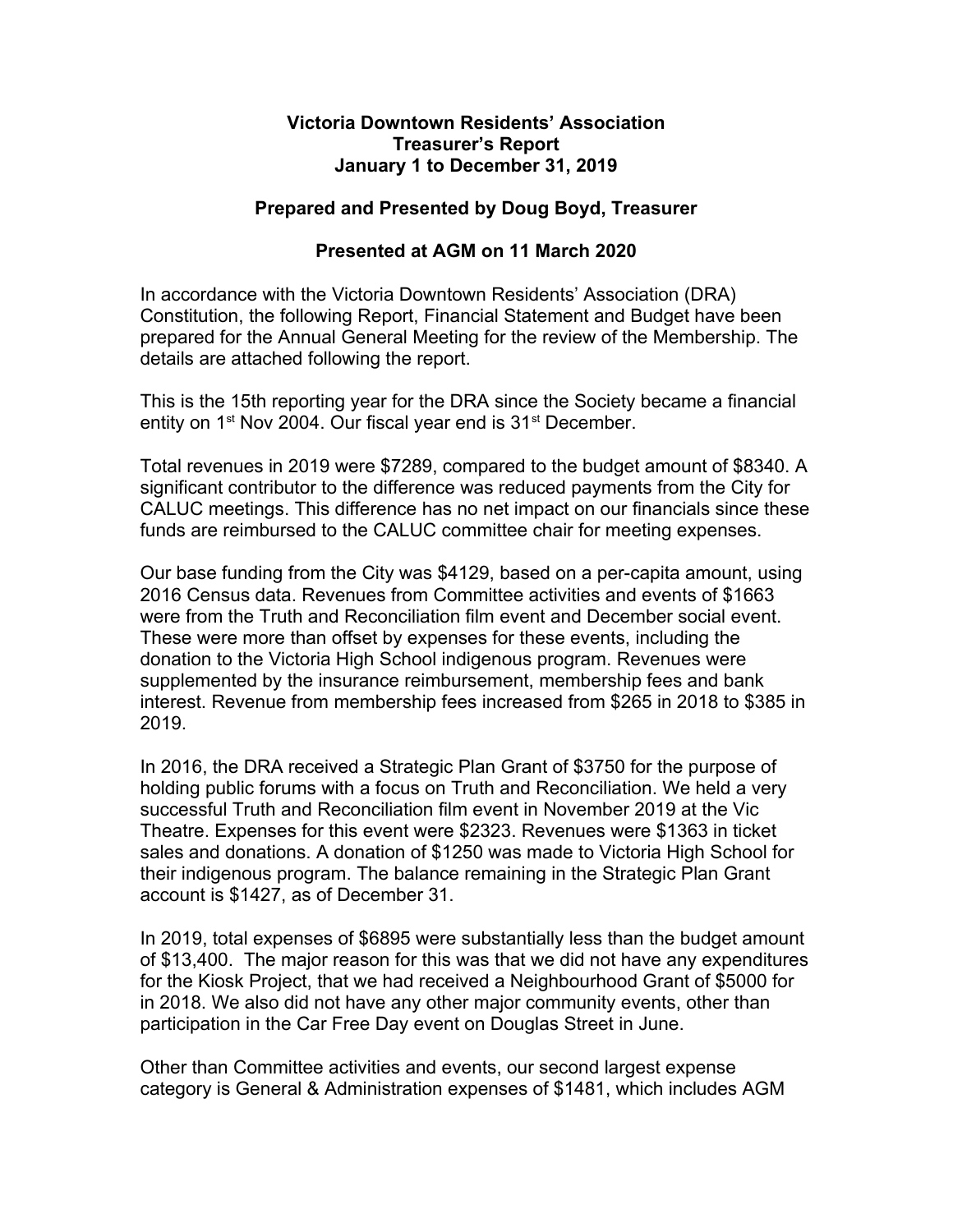expenses, memberships in Volunteer Victoria and Volunteer Canada, and printing. Cost of Liability Insurance, which became a requirement in 2017, was \$768. We receive a reimbursement of \$606 from the City for this expense.

Also, in 2019, the Yates Street Garden project continued to be a major endeavour. The project has a separate bank account. Revenues and expenses are reported below.

For the 2020 Budget, forecasted revenue of \$6740 consists of Base Funding from the City, Membership Fees, revenues from Committee Events & Activities, and the Insurance Reimbursement. Forecasted expenses of \$11,718 include regular General & Admin costs, Liability Insurance, Communications (ongoing costs for web hosting), and attendance at External Events. We have increased the Committee expenses budget to \$4500, and shown a separate entry of \$5000 for the Kiosk Project for which we received the Great Neighbourhood grant in 2018. We also plan to continue to participate in street festivals.

The balance in our main bank account as of January 1, 2020 was \$20,436. This includes the Great Neighbourhood grant of \$5000, as discussed previously.

#### Yates Street Community Garden

In 2019, primary revenues for this project comprised the Great Neighbourhood Grant (\$3594) and Community Garden Volunteer Grant from the City (\$10,000) and Membership fees (\$3853). Primary expenses were for Contract Services (\$10,333) and for materials, furniture, tool rentals, administration and web site (\$4448). The balance in the Yates Street Community Garden bank account as of January 1,2020 was \$10,476.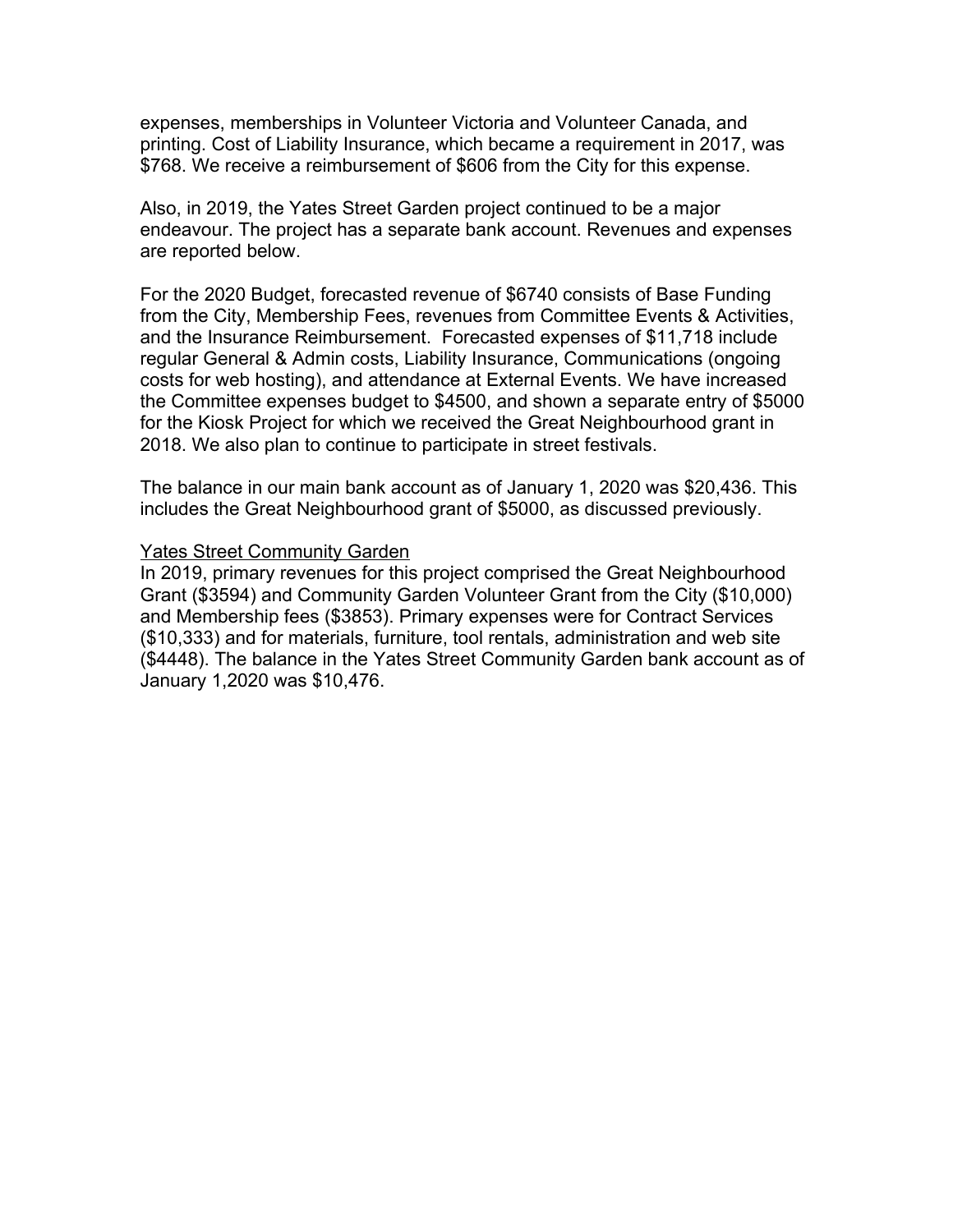#### **Victoria Downtown Residents' Association Statement of Income January 1 to December 31, 2019, compared to 2018**

| <b>Revenues</b>                  |                         | 2018<br>$($ \$) | 2019<br>$($ \$) |
|----------------------------------|-------------------------|-----------------|-----------------|
| Annual base funding              |                         | 4,129.00        | 4,129.00        |
| Great Neighbourhood Grant        |                         | 5,000.00        | 0.00            |
| Membership fees                  |                         | 265.00          | 385.00          |
| Interest                         |                         | 4.54            | 5.45            |
| Committees (Activities & Events) |                         | 1,408.95        | 1,663.16        |
| <b>Insurance Reimbursement</b>   |                         | 606.00          | 606.00          |
| <b>CALUC Reimbursement</b>       |                         | 1,750.00        | 500.00          |
|                                  | <b>Total Revenues</b>   | 13,163.49       | 7,288.61        |
| <b>Operating Expenses</b>        |                         |                 |                 |
| General and Administration       |                         | 1,915.69        | 1,480.73        |
| Liability Insurance              |                         | 768.00          | 768.00          |
| <b>Communications - Website</b>  |                         | 99.02           | 0.00            |
| External Events                  |                         | 0.00            | 0.00            |
| Committees (Activities & Events) |                         |                 |                 |
|                                  | <b>Election Events</b>  | 1,292.70        | 0.00            |
|                                  | <b>TRC Event</b>        | 0.00            | 3,573.29        |
|                                  | <b>Get Downtown</b>     | 377.79          | 0.00            |
|                                  | <b>Street Events</b>    | 1,394.84        | 232.43          |
|                                  | Other/Dec Social        | 1,130.30        | 340.39          |
|                                  | <b>CALUC Committee</b>  | 1,750.00        | 500.00          |
|                                  | <b>Total Committees</b> | 4,195.63        | 4,646.11        |
| <b>Total Operating Expenses</b>  |                         | 4,519.59        | 6,894.84        |
| <b>Net Income</b>                |                         | 629.76          | 393.77          |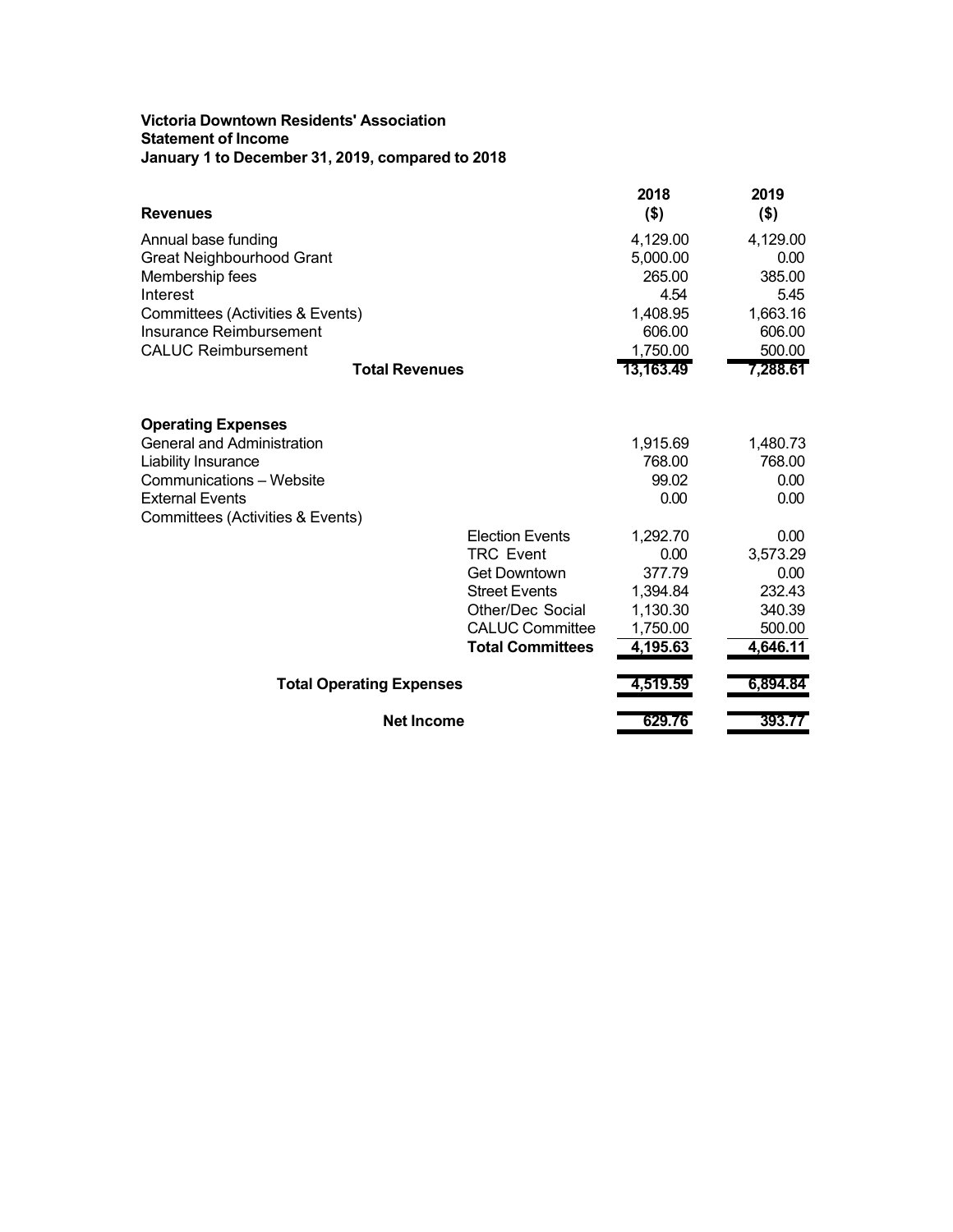#### **Victoria Downtown Residents' Association Budget for Fiscal Year 2020**

| <b>Revenues</b>                  | Actual<br>2019<br>$($ \$) | <b>Budget</b><br>2020<br>(\$) |
|----------------------------------|---------------------------|-------------------------------|
| Annual base funding              | 4,129.00                  | 4,129.00                      |
| Membership fees                  | 385.00                    | 400.00                        |
| Interest                         | 5.45                      | 5.50                          |
| Committees (Activities & Events) | 1,663.16                  | 1,600.00                      |
| Insurance Reimbursement          | 606.00                    | 606.00                        |
| <b>CALUC Reimbursement</b>       | 500.00                    | 0.00                          |
| <b>Total Revenues</b>            | 7,288.61                  | 6.740.50                      |

### **Operating Expenses**

| <b>General and Administration</b> | 1,480.73 | 1,250.00  |
|-----------------------------------|----------|-----------|
| <b>Liability Insurance</b>        | 768.00   | 768.00    |
| Communications                    | 0.00     | 100.00    |
| <b>External Events</b>            | 0.00     | 100.00    |
| Committees (Activities & Events)  | 4,146.11 | 4,500.00  |
| Kiosk Project                     | 0.00     | 5,000.00  |
| <b>CALUC Meetings</b>             | 500.00   | 0.00      |
| <b>Total Operating Expenses</b>   | 6,894.84 | 11,718.00 |
| <b>Net Income</b>                 | 393.77   | -4.977.50 |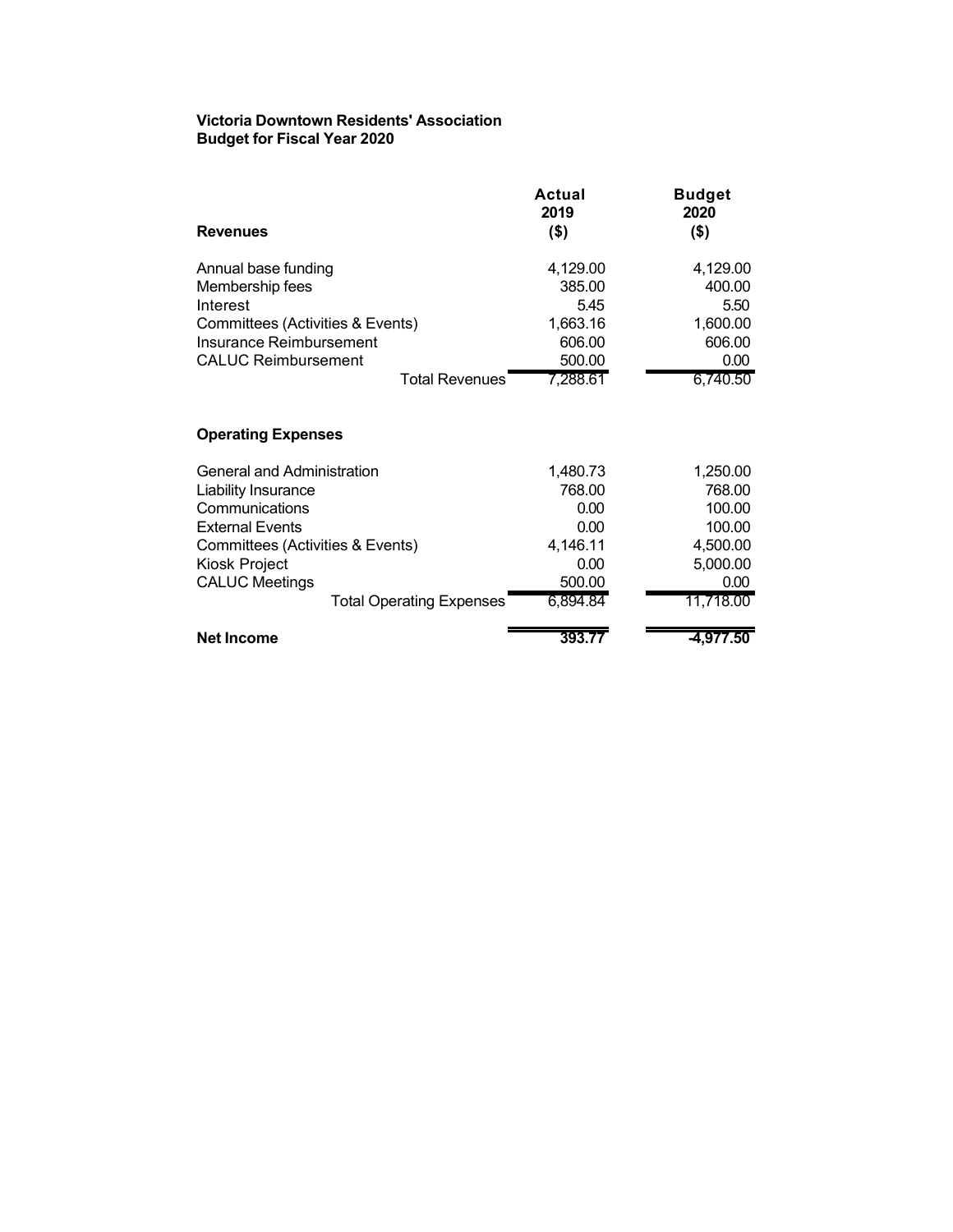### **Victoria Downtown Residents' Association Land Use Committee Report 19 February 2020**

The DRA Land Use Committee (DRA LUC) continued to meet throughout 2019 and offered input into various rezoning and variance applications as well as several City-based initiatives within Downtown Harris Green.

The pace of new development applications continued rapidly in 2019. In all, eleven significant projects were presented to the public at meetings and reviewed by the DRA LUC. The development projects we've been asked to participate include:

- **504 Herald (Herald St Brew Works):** Mike and Lee Spence Development Permit with Variance: Applicant seeking a permit to construct a rooftop patio with an occupancy of 99 additional liquor primary seats; bringing total occupancy to 275 from the previously approved 178.
- 900-block Yates (Market On Yates & Harris Green Village) between Quadra to Vancouver and Yates to View, as well as the eastern half of the 1000-block Yates (mid**block to Cook):** Rezoning of 4.9 acres over two separate sites. The project includes R-48 zoned property. Early concepts are for between 1200 - 1500 rental residential units in five towers ranging in height from 15 to 25 storeys over a 6-storey podium, 100,000 sqft of commercial space, and a 0.5-acre public area, which may be partially green space and the rest hard surface over two levels. Starlight proposes that this will be a multi-phase and multi-year project, which will allow existing anchor tenants to remain in the complex.
- 937 View St: Nelson Investments w de Hoog & Kierulf Development Permit with Variance to build a 15-storey 253 rental units with parking for 15 vehicles and 172 bikes on R48 zoned land and located in Fort St Heritage Corridor using pre-fabricated components. Proposed FSR 7.8:1
- **952 Johnson (McCalls Funeral Home)**: Cox Developments Rezoning to create 15storey market rental with commercial on ground level and retain and heritage designate the existing chapel for future commercial use.
- **975 Pandora (Seventh Adventist Church):** Townline Rezoning and Building Permit for 166 residential rental units in 8-storey podium and 16-storey tower at 5.50 FSR with ground floor commercial. Vehicle parking at 133 exceeds requirements as does bike parking at 229. No retention of church building.
- **1010 Fort St:** Abstract Developments Rezoning for the development of a 12-storey building with ground floor commercial and 55 residential units above with 7 vehicle parking and 97 bike parking spots. Proposed FSR 5.37. Setbacks do not comply with DCAP.
- **1124 Vancouver:** J. Gordon Enterprises Two CALUC public meetings held to discuss proposed development but applicant was unable to provide comprehensive relevant information at either meeting. A third CALUC public meeting will be postponed until the information is complete.
- **1150 Cook St (Pluto's):** Dan Robbins & Fraser McColl Development Permit with Variance. At 15 storeys, this project is over the 10-storey height limit that defines the density for the R-48 zone and the proposed density (8.98 FSR) is significantly above the OCP maximums.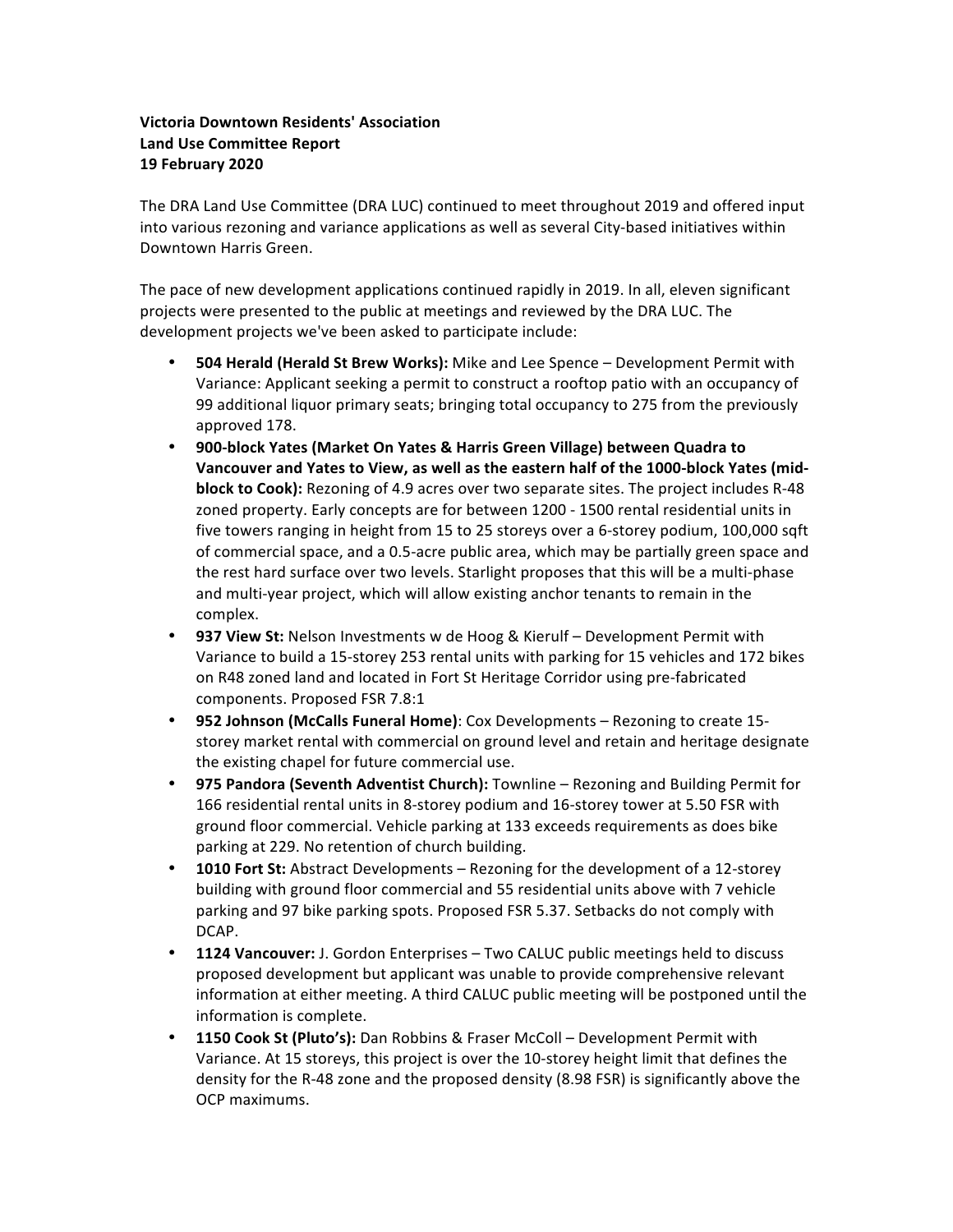- **1312 Broad (Duck Building):** UVic Properties & Chard Devt Rezoning, Development Permit and Heritage Alteration for 6-storey 139-unit hotel with ground floor commercial with FSR 4.0 (from 4.39). This project exceeds OCP limits for OCP density by 33% and height by one storey. This project has been relieved of the normal requirement for an OCP amendment by staff citing heritage rehabilitation goals being achieved. The proposed heritage rehabilitation strategy appears not to comply with national standards.
- **1314-1324 Wharf (Northern Junk):** Reliance Properties Rezoning for the redevelopment of existing heritage buildings and a residential with ground floor commercial, mixed-use addition, concurrent Heritage Alteration with FSR 3.39.
- **1620 Blanshard (Gateway Green):** Tri-Eagle & Jawl Residential Temporary Use Permit to demolish the two-storey commercial building and provide 62 surface parking spaces.
- **1700 Blanshard (Hudson Place Two):** Townline Development Permit w Variance for a 23-storey 245-unit rental building w 6-storey podium w ground floor commercial. Variance for building massing setback at the upper storeys. Proposed FSR 7.47.
- **Blanshard Block (Montrose Winter Garden Hotel):** David Fullbrook with D'Ambrosio -Site Specific Zone and OCP amendment for Core Business area density. Plan to develop NW corner of Blanshard and Fort. Project proposes unique tower design for modern low-staff hotel catering to tech industry/millennials. Density requested 6.16: 1 from 3.0:1 and requested height of 65.5 m from 43.0m. The remainder of the block, The Montrose Building, will be designated heritage and maintained with residential and small CRUs (which are being renovated as vacancies arise).
- **Pacific Mazda Site (Firehall Site):** Jawl Residential Rezoning to increase density and add residential uses for a phased development including 4 development areas with 4 towers. Mixed housing, commercial and retail space, a public plaza and a new post disaster building. Application required an OCP amendment for significant increases of density over OCP maximums.

Despite the large number of development applications, the DRA LUC also focused on major City of Victoria initiatives relevant to land use in which the LUC was involved, including:

- **Inclusionary Housing and Density Bonus System:** concerns regarding the defunding of Community Amenity Contribution and Affordable Housing Funds, eroding entry level home ownership opportunities and upholding the OCP.
- **OCP Amendments:** The DRA LUC, with support from VCAN and all of the other neighbourhood associations, continues to support and promote a policy for the City to not support OCP Amendments without a compelling rationale.
- **Old Town Design Guidelines Review**: Continued to participate in the ongoing review and amendment of the Old Town Design Guidelines to provide additional clarity and enhance Staff and Council's authourity to enforce.
- Meetings with Planning Staff: To discuss: Zone R48 (Harris Green), preservation and protection of heritage in Old Town, aspects of DCAP that might be considered for revision or refinement such as lack of adequate tower separation, existing Design Guidelines not being enforced, and encouraging staff to allow the creation of orphan lots for creation of future parks.

In addition to the items above, the LUC initiated the following: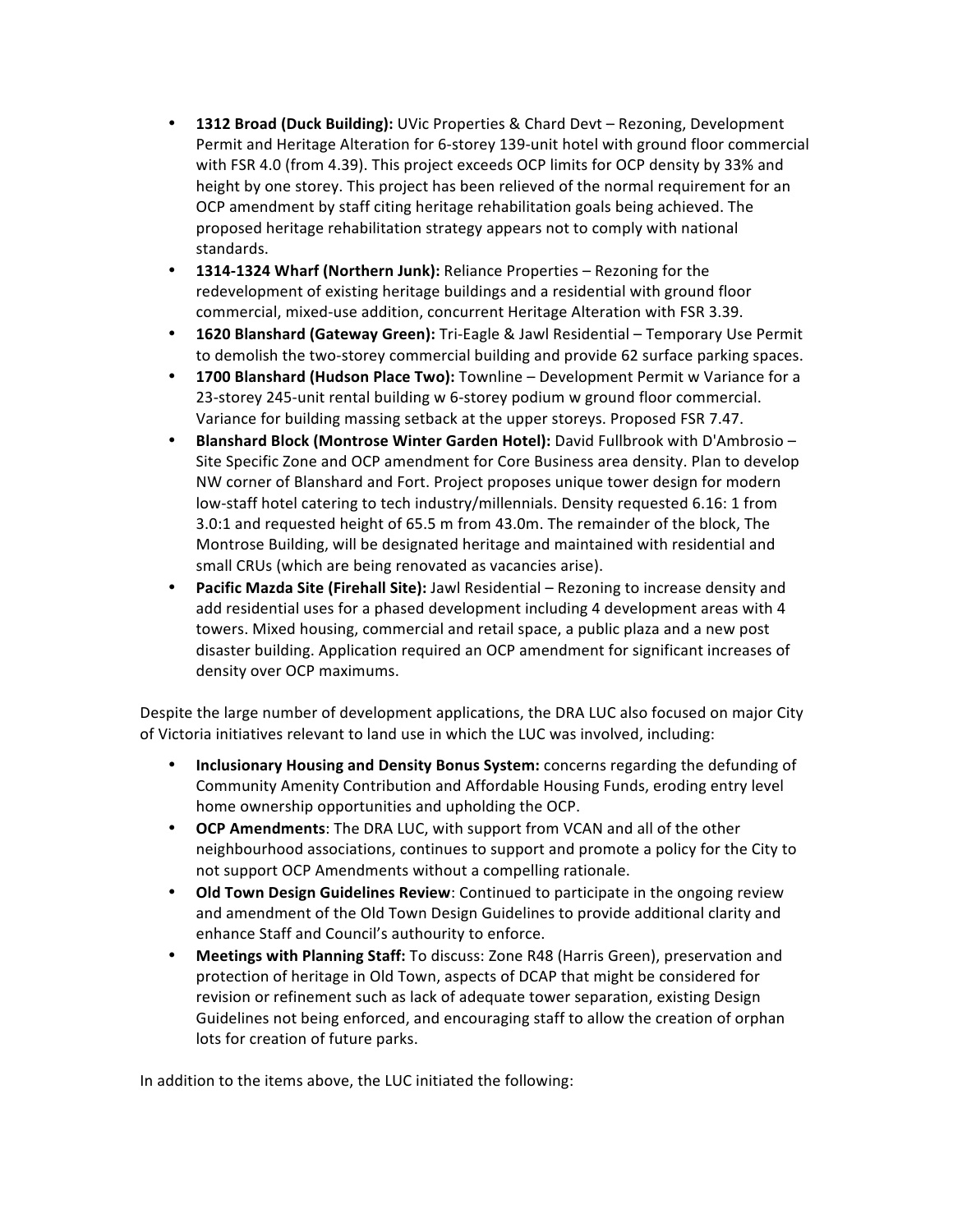- **Request audit of the Community Amenity Contribution Fund:** for a current and accurate balance of the fund, identify the funding added to date, and an accounting of expenses made from the fund by project, including proposed expenditures.
- **Conflict between commitments:** in the Official Community Plan to expand Government Street Pedestrian Mall to Chatham vs proposed Bike Lane for Government Street.
- List of Community Amenities: develop a list of amenities needed in the Downtown Harris Green neighbourhood as identified by residents and committee members.

The DRA LUC also reviews Liquor License applications and on this topic, the committee provided input on the following applications and initiatives:

- 45 Bastion Square Wind Cries Mary
- 538 Yates Chuck's Burger Bar
- 570 Yates Leopold's Tavern
- 777 Douglas Executive House Hotel
- 805 Gordon Union Club
- 1002 Blanshard Clarke & Co
- 1450 Douglas Café Veneto
- 1450 Douglas Veneto Tapa Lounge
- 1820 Government St January Gin Joint & Eatery
- City led creation of a Downtown Liquor and Late Night Policy.

Based on the criteria that the DRA LUC consistently applies when responding to Liquor License applications, the DRA LUC also crystalized those practices by developing:

DRA LUC Late Night Food Primary and Liquor Primary Policy.

The bimonthly DRALUC meetings continued in 2019 to discuss Land Use Policy, current land use applications, and City-initiated projects. The DRA LUC appreciates the involvement of members and residents in the process during the past year, and we encourage all residents to attend the public consultations and relay their concerns or support, as the feedback obtained really does find its way into the built form.

Residents with an interest in urban planning are encouraged to learn more about the DRA's Land Use Committee.

**Ian Sutherland Chair, Land Use Committee**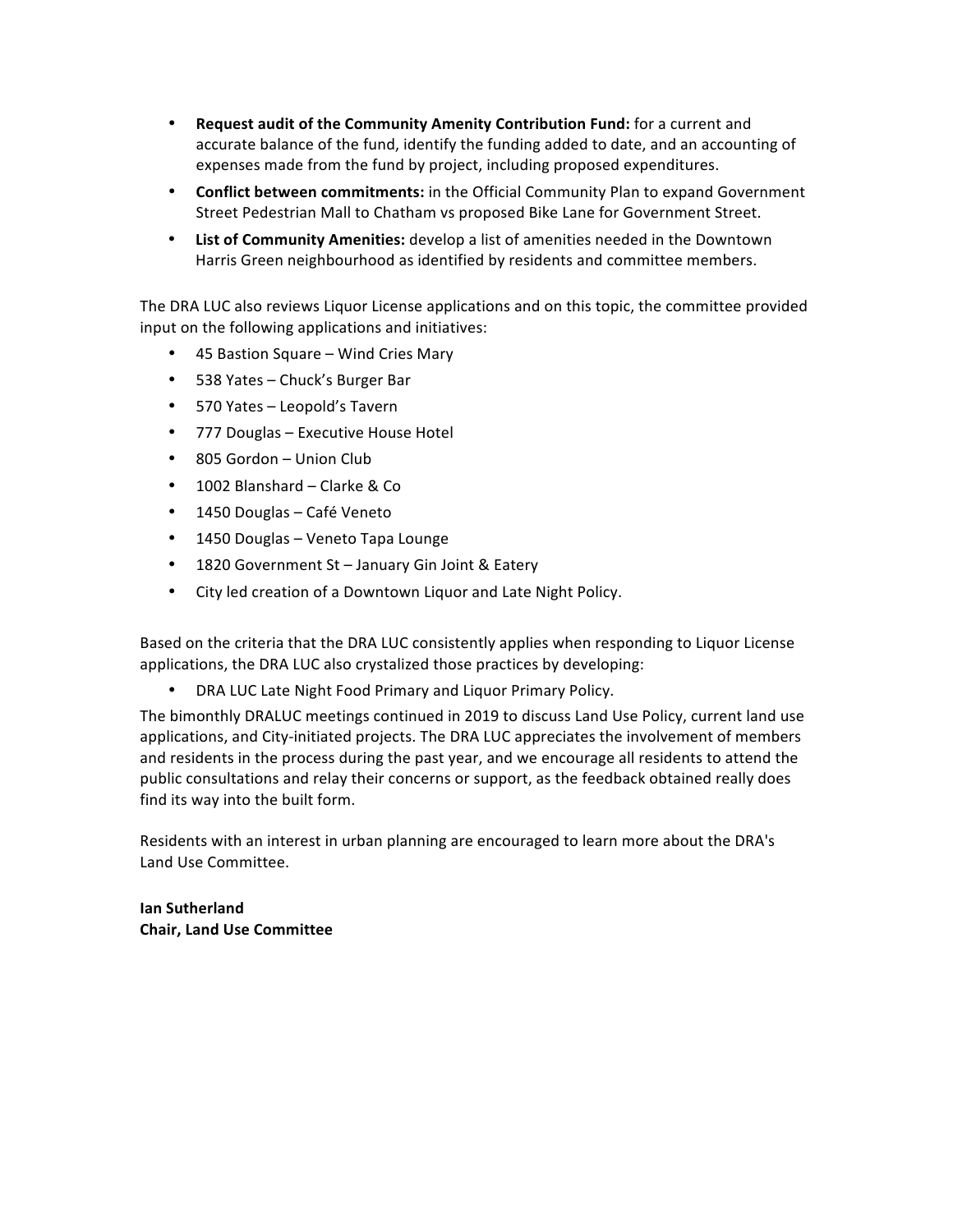#### Urban Livability Committee Report - 2019

After a period of inactivity, the Urban Livability Committee enjoyed renewed energy this past year with meetings taking place in the Fall months.

Sandra Severs was named Chair of the Committee. She brings ten years of experience working in non-profits focused on issues related to poverty, homelessness, mental health and addictions. Sandra also serves as Secretary of the DRA having joined the Board in June 2019.

Sandra became the DRA contact person on both the **900 Block of Pandora Good Neighbour Committee** as well as the **Downtown Service Providers Committee**. Both committees exist to monitor the challenges and mitigate the effects of poverty, homelessness, mental health and addictions on housed and unhoused residents of the Downtown-Harris Green neighbourhoods.

A **Great Neighbourhood grant** was applied for and received. The purpose of the grant is:

- **Goal: To run a pilot half-day workshop for residents and business employees of the Downtown providing a simplified form of non**violent crisis intervention training. **●**
- **● Purpose: To increase the skillset and decrease the anxiety of those coming in contact with street-entrenched individuals**
- To help residents and employees understand the challenges faced by people experiencing homelessness by introducing them to fellow residents of the city who have lived experience of homelessness
- To provide residents/business employees with skills and confidence to engage homeless individuals in the city in a respectful and caring manner.
- To address feelings of insecurity and fear experienced by many business employees and housed residents of the Downtown Victoria when encountering folk struggling with homelessness and/or mental health or substance use concerns.
- To build relationships of empathy and understanding

The committee will be working with the Greater Victoria Coalition to End Homelessness to design and deliver the workshop. Information about participation in the workshop will be available through the DRA website and Facebook pages in the Spring of 2020.

Respectfully submitted,

Sandra Severs. Chair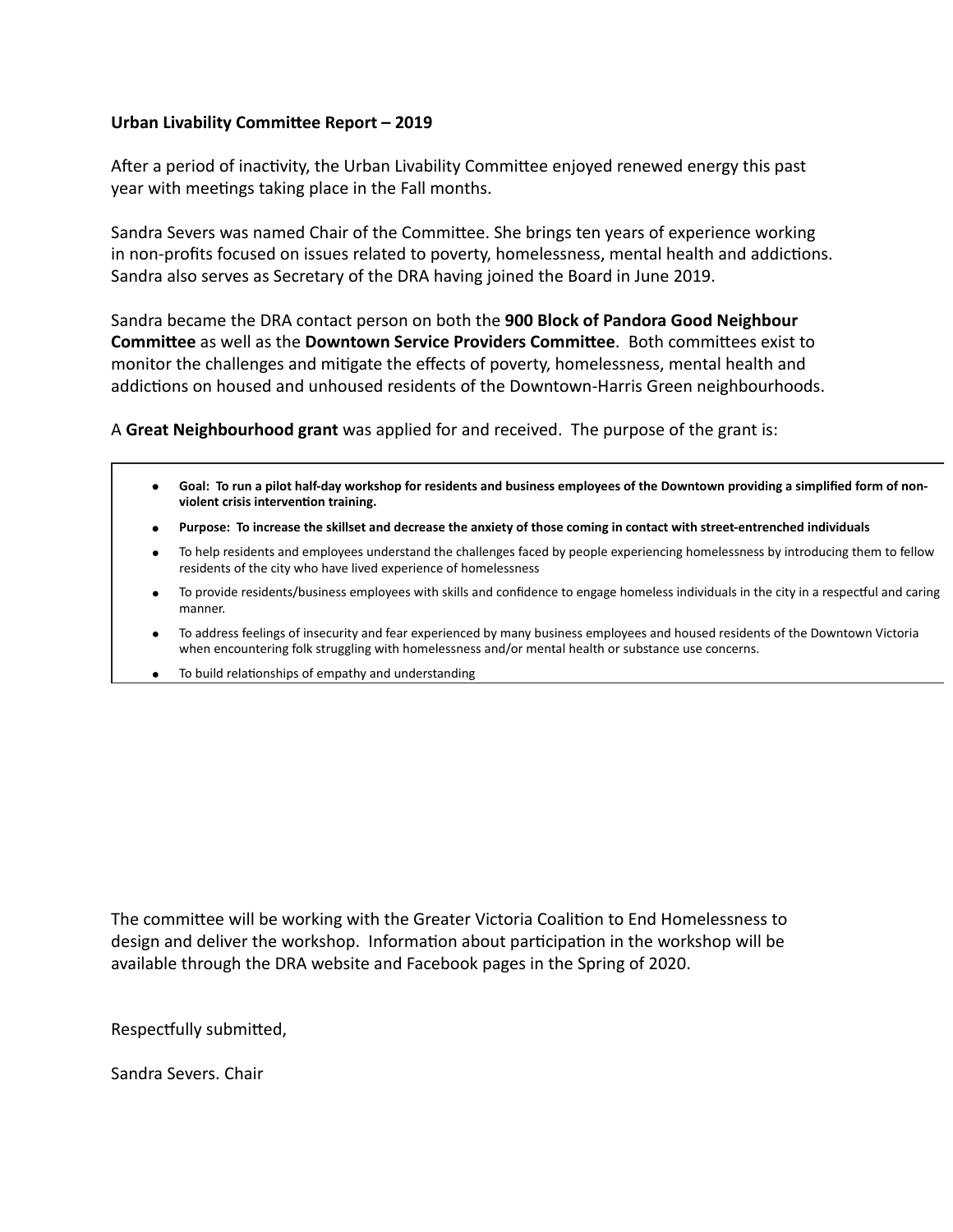### **Communications and Membership Committee Report 2019**

Prepared for the 2020 Annual General Meeting

### **• Newsletter:**

Newsletters were issued every month, covering DRA Committee activities, City activities, and other items of interest to members. Statistics from Mail Chimp indicate that the open rate ranged from 46.1% (March) to 54.3% (November). Mailchimp reports that the average open rate for non-profit sector communications is 38.5%.

### **• Membership:**

In 2019, we had 23 new members register and 34 renewals. Hopefully, with the new initiatives being undertaken by the Community Engagement Committee, we will have better numbers this year. Welcome letters describing volunteer opportunities on DRA committees were sent to all new members.

# • **Social Media:**

Regular posts were made on Facebook and Twitter. Posts were on subjects of interest to members regarding land use issues and community activities. We have 973 followers on Twitter.

### • **Other Activities:**

The Committee organized a "Bike Walkshop" along Vancouver Street in May. The Walkshop was facilitated by City of Victoria staff led by Alannah Rodgers**,** Active Transportation Project Coordinator, and focused on the Bike Path proposed for Vancouver Street. It was very well attended with residents asking questions and expressing their views about various aspects about the design and implementation of the bike lanes.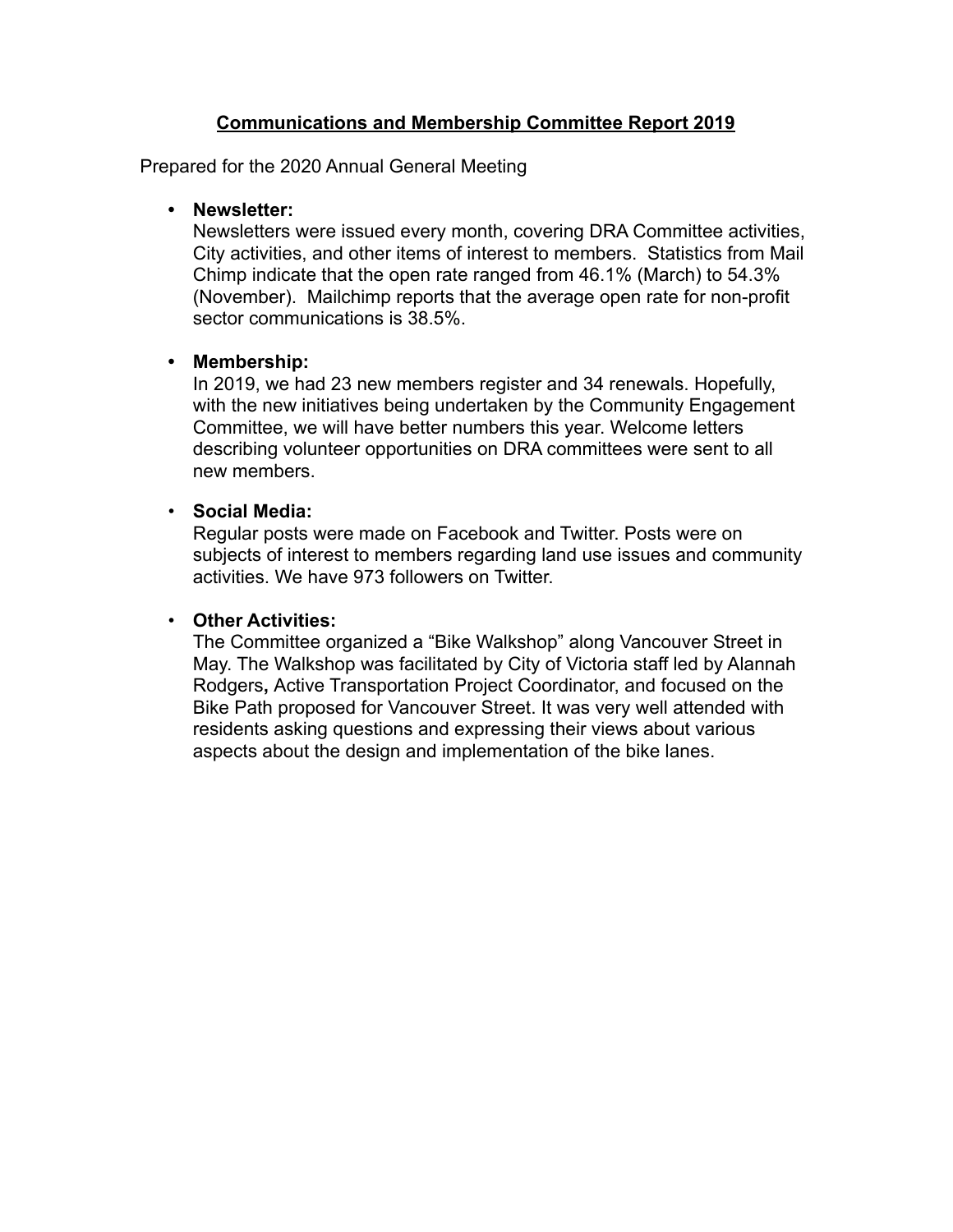# **Community Engagement Committee (CEC) - Report 2019**

**Chair:** Dale Dearing

**CEC Members:** Renee Layberry, Pat Chapman, Fred Shean, Denise Nicholl, Dale Dearing, Allan Miller, Virginia Miller

**Ex officio:** Doug Boyd and Dianne Flood, Co-Chairs Communications and Membership (CMC)

### **CEC Objective:**

*To foster a diverse, vibrant, and safe quality of life for residents of the Victoria Downtown Community.* 

#### **LEADERSHIP**

Suzanne stepped down as Chair of the Community Engagement Committee and moved to Port Alberni, February 2020. Dale Dearing agreed to assume the role of Chair and continue to lead the CEC and its activities going forward.

#### **MARKETING**

- CEC blurb on VV website "Causes to Consider"
- CEC Newsletter

#### **MEETINGS**

CED committee has met on a semi-regular basis to discuss projects and developments, and will endeavor to continue this pattern.

#### **MEMBERSHIP**

There is a talented core CEC membership group who are enthusiastic and committed. Meetings are fun, noticeable progress is made, and things get done between meetings.

#### **PARTNERSHIPS**

A Memorandum of Understanding (MOU) was signed between Volunteer Victoria (VolVic) and Victoria Downtown Resident Association (VDRA), agreeing to work together to implement, manage volunteer involvement in the VDRA and community quality of life initiatives. VDRA will collaborate with VolVic to gain support and development of expertise for volunteer recruitment and training, as well as collaborate on training resources. This partnership has already helped CEC to develop Volunteer Handbook, job descriptions, and supporting materials for recruiting and working with DRA volunteers.

### **PROJECTS**

#### *Website*

Our strategy is to update the website, using it as a more interactive tool for communication, information repository, marketing, recruitment, and so on.

The CEC committee has been working on the design of the web pages and story-boarding the new content while maintaining the current valuable content hosted on Wordpress. Fred Shean has offered to develop the DRA website using website host WIX. The scope is to refresh the entire DRA website to be more engaging. (pilot test the new website early March 2020)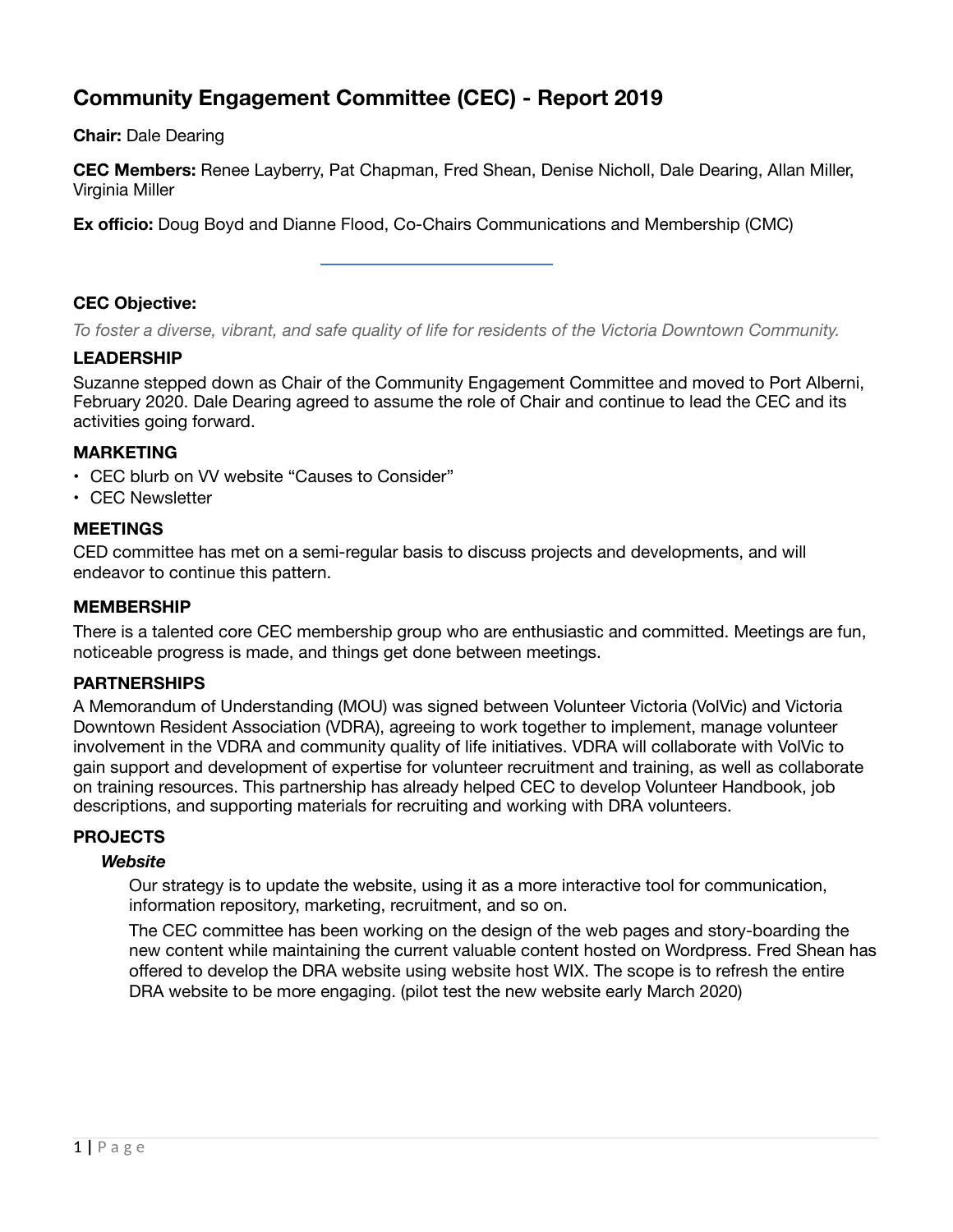### *Trike Event*

The Trike is progressing as we build towards conducting our first Trike Event. Denise Nicholl continues to check on the Trike order/arrival status and will report back.

Our timeline for having the Trike Crew, volunteer training program and new website in operation for participation in the MY CAR FREE DAY Event.

#### **RECRUITMENT**

Phone calls to DRA members were made during Suzanne's time as chair to engage people who might not otherwise realize how much we need and value their time, ideas, and talents. This activity varies and we are seeking volunteers to continue the calls. Notes of call interactions and members expressing potential interest in engaging with DRA activities were conveyed to Doug and updates to the membership list were made.

The Volunteer Appreciation Breakfast on Nov 13<sup>th</sup> at Villages was enjoyed by everyone who attended. It is noted that events like this are a good way for new volunteers to get to know each other and the board members.

### **STRUCTURE**

A Volunteer Handbook, job descriptions, and supporting materials for recruiting and working with DRA volunteers is being finalized. Final Drafts of this material has been edited and revised and we now have a good second draft. Dale will work with Renee to create the project specific content that Volunteer Victoria wasn't able provide in their first draft. (Draft Volunteer Materials Attached) All the working documents associated with the CEC projects have been uploaded to a new Drop Box Folder so that Doug and Dale will have access to them.

Community Engagement Committee

Dale Dearing, Chair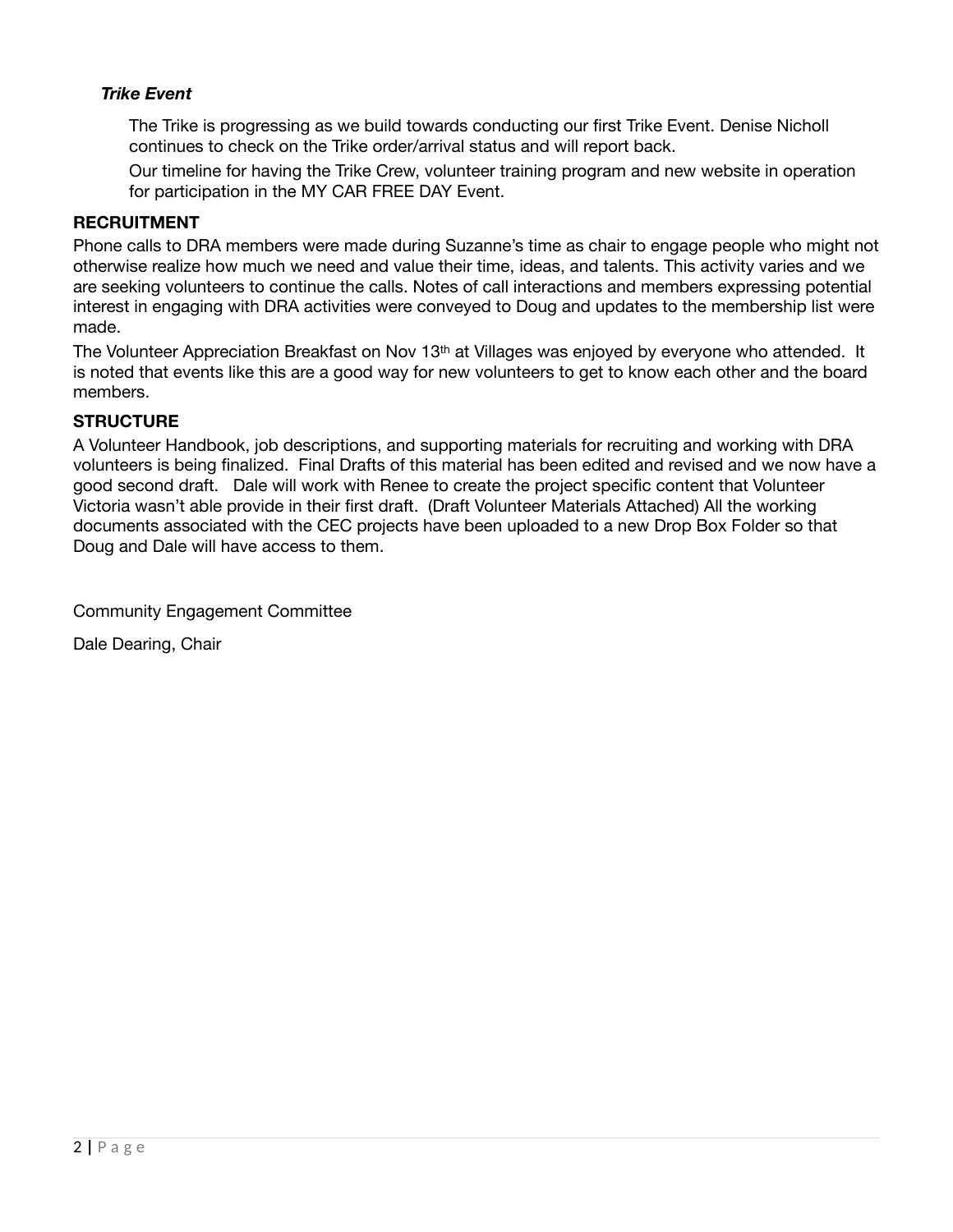# **Urban Ecology & Agriculture Committee Report Downtown Residents' Association Annual General Meeting, March 13, 2020**

This past year, the Victoria Downtown Residents' Association (DRA), re-established its Urban Ecology/Urban Agriculture Committee, which had been dormant for many years. Going forward, the Yates Street Community Garden (YSCG), as well as other appropriate issues, initiatives, and projects, will be the aegis of the Urban Ecology & Agriculture Committee (UEAC).

In 2019, the efforts of the DRA's Urban Ecology & Agriculture Committee were devoted primarily to one project—improving upon and growing our downtown community garden—the **Yates Street Community Garden**.

Here are some of this past year's highlights and accomplishments:

- On February 23, 2019, the Yates Street Community Garden held its second Annual Membership Meeting (AMM), to which all members of the Garden were invited to review the prior year's successes, discuss any challenges, socialize and renew their memberships in the Garden.
- We had more than 80 raised bed planters available for cultivation during the 2019 growing season, all in use, and we currently have over 40 names of want-to-be gardeners on our official wait-list.
- In March 2019, we were surprised and grateful to learn that the City had increased the grant amount of its Community Garden Volunteer Coordinator Grant program for 2019. Previously, community gardens in Victoria were granted \$6,000 per year to fund an Administrative Coordinator, but last year that amount increased to \$10,000.
- Early in 2019, the Garden's Steering Committee initiated a design contest amongst the Garden membership for help in designing a sign for the garden's front entrance. The winners were Michael and Kris (congratulations!), and the result was our beautiful new garden entrance welcome sign!
- The Urban Alive Pop-Up Native Bee Apiary, a project of Pollinator Partnership Canada (P2C), Border Free Bees and Emily Carr University of Art + Design, was unveiled in June 2018. Construction of the Apiary was funded by the City of Victoria after it was selected as a winning entry in the City's first Participatory Budgeting Project, and was to be 'on loan' to the Garden for the first year, and then moved to another location. We were very pleased when P2C let us know, that they had decided that the Apiary should remain at the Yates Street Community Garden permanently!
- The 3-year Licence of Occupation for the Garden property that the DRA signed with the City in August of 2016, ended in August 2019. In late July, we were both relieved and very pleased to learn that the Yates Street Community Garden (along with eight other gardens in the City of Victoria whose licenses were ending) had been granted new 5-year licences of occupation. In August, City Council approved all nine